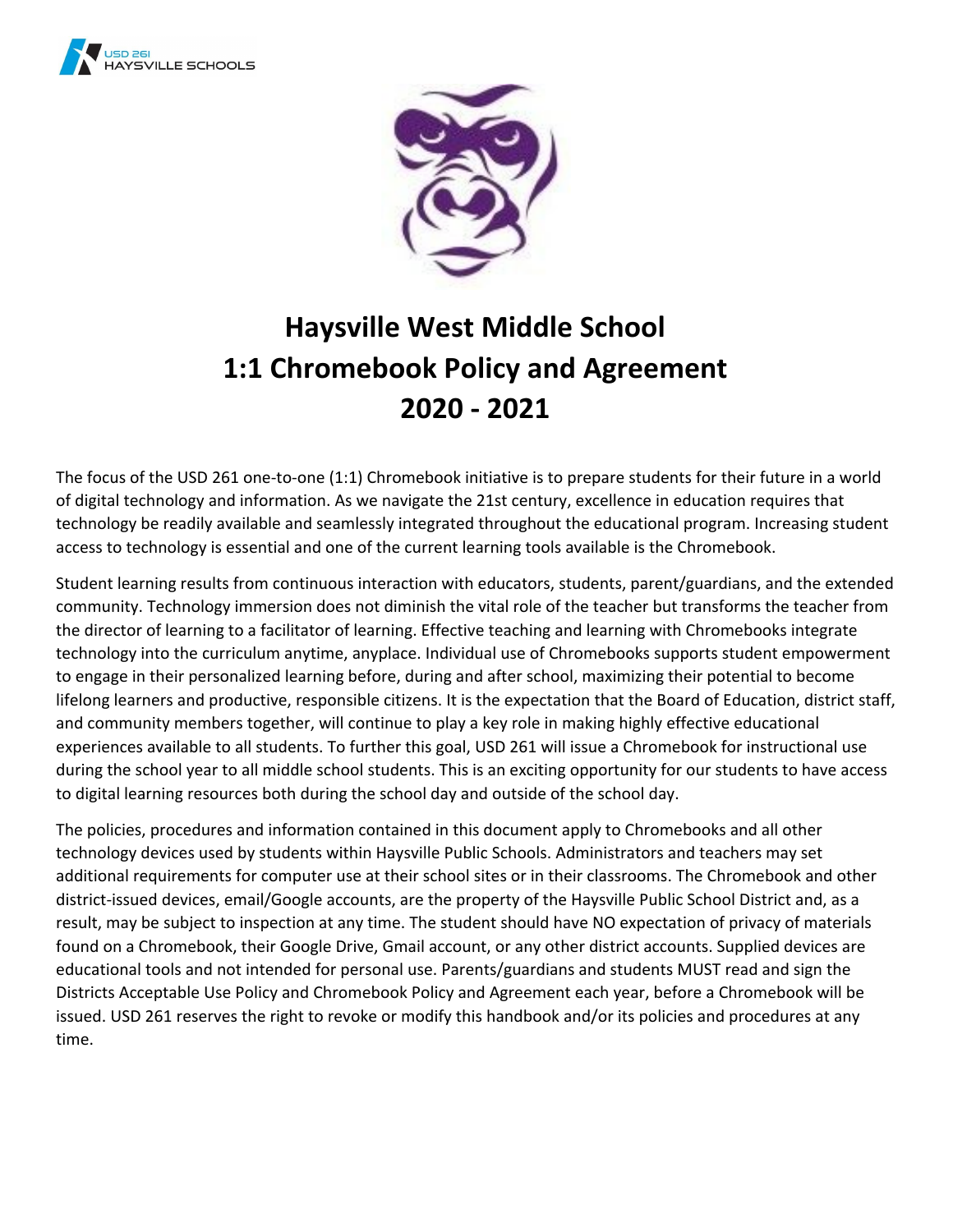

## **About the Chromebook**

Chromebooks are laptop digital devices which run Chrome OS by Google as its operating system. They are designed to be used while connected to the Internet. All Chromebooks are supplied with the latest Google Chrome Operating System (OS), and many other applications useful in an educational environment. Chromebooks seamlessly integrate with the G Suite for Education (GSFE) suite of productivity and collaboration tools. This suite includes Google Docs (word processing), Sheets (spreadsheet), Slides (Presentations), Drawings, Sites, Forms and Classroom. There is no checkout fee for the Chromebook. The only cost a student and his or her family may be liable for is covered in the 'Damages, Repairs and Warranties' section below.

#### **Distribution and Collection of Chromebooks**

- Chromebooks will be distributed within the first two weeks of each school year. Each student will also receive an AC charger and a protective case to use with their Chromebook. Before a Chromebook will be issued to the student, parents/guardians and students must have a completed Chromebook Policy Agreement on file in the school office.
- If a student withdraws from the District, the student must turn in the Chromebook and accessories on the last day of attendance.
- If upon inspection of the device, there is evidence of abuse, neglect or intentional damage, the student/parent/guardian will be charged a fee for needed repairs. Failure to turn in the Chromebook and accessories will result in the student/parent/guardian being charged the full replacement cost. If payment is not received, the matter will be turned over to a collection agency. Any Chromebook not returned will be considered stolen property and law enforcement agencies will be notified.

#### **Responsible Care**

Students are responsible for the general care of the Chromebook they have been issued by the school. Chromebooks that are broken or fail to work properly must be taken to the media center for repair. A loaner Chromebook will be checked out to the student while the Chromebook is being repaired. Do not take district-owned Chromebooks to an outside computer service for any type of repairs or maintenance. Self-repairs are not allowed.

#### **When a Student Forgets to Bring Their Chromebook**

Students who have been issued a Chromebook but fail to bring their Chromebook to school, those that choose not to check out a Chromebook for home use, and those with Chromebook issues, (as well as other issues as deemed necessary by administration) will be issued a 'day loaner' Chromebook for the day. Students must report to the media center to check out a loaner Chromebook. Students are held to the same policies with the day loaner as they are with their device that was issued to them for the entire year. Because the Chromebook backs up to the cloud, all the student's work will be immediately accessible on the day loaner Chromebook. Day loaner Chromebooks must be turned in by the end of the school day. Failure to return the device may result in the student being held liable for replacement or repair cost.

#### **No Expectation of Privacy**

No one should have any expectation of privacy or confidentiality regarding any usage of a Chromebook issued by the District, regardless whether the usage happens for school-related purposes or not. During school hours, without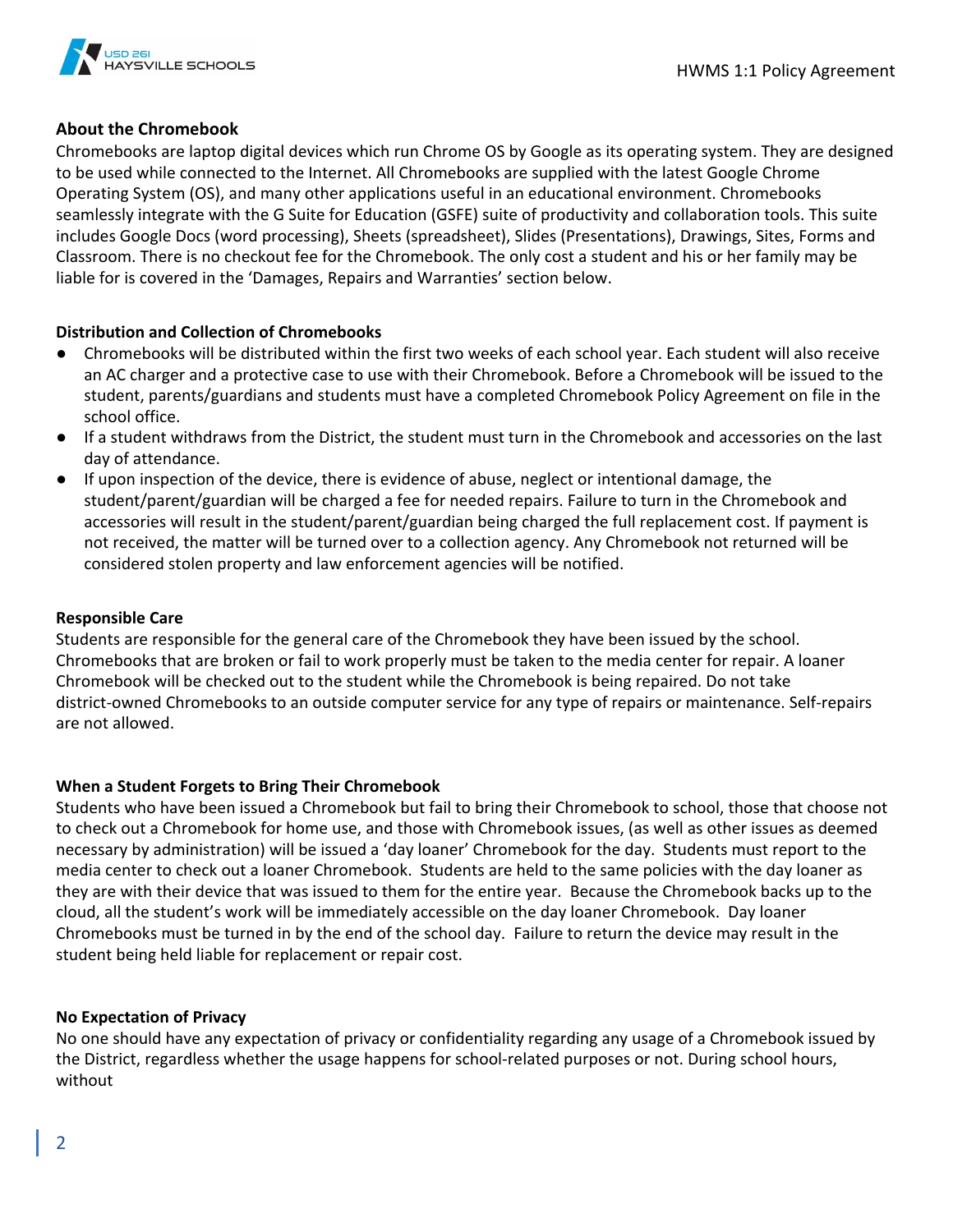

prior notice of consent, the District may access, supervise, view, monitor and record student use of Chromebooks at any time for any reason related to the operation of the District. Chromebook browsing history is always logged. From time to time, the District may conduct random checks of Chromebooks and inspect their contents and condition. By using a Chromebook, students agree to such access, monitoring, and recording of their use. School administrators, teachers, and instructional technology staff may use monitoring software that allows them to view screens and activity on student Chromebooks at school during school hours. All images, documents, files, and apps downloaded onto the Chromebook become the property of USD 261 as allowable by law. The built-in webcam will not be used to monitor students.

# **Chromebook Care: Protecting and Storing Your Chromebook**

#### **General Care and Precautions**

- Chromebook battery must be fully charged before the start of each school day.
- Do not remove the identification tag or barcode from the Chromebook.
- $\bullet$  Leave the provided case attached to the Chromebook at all times!
- Vents should not be covered.
- Cords, cables, and removable storage devices must be inserted carefully into the Chromebook.
- Chromebooks should not be used with the power cord plugged in when the cord may be a tripping hazard.
- Chromebooks and chargers should be kept away from food and drinks, small children, and pets.
- Do not bump the Chromebook against lockers, walls, car doors, floors, etc.
- Chromebooks must never be left in an unlocked car or any unsupervised area in or outside of school. Unsupervised areas include the school grounds, the lunchroom, vehicles, bathrooms, computer labs, library, unlocked classrooms, and hallways. If a Chromebook is found in an unsupervised area, it should be immediately reported to the main office.

#### **Chromebook Screen Care**

The Chromebook screen is particularly sensitive and can be easily damaged if subjected to rough treatment and excessive pressure. Protect the Chromebook screen by following the rules below.

- Do not lift Chromebooks by the screen. When moving a Chromebook support it from the bottom with the lid closed.
- Clean the screen with a soft, dry anti-static, or microfiber cloth. Do not use window cleaner or any type of liquid or water on the Chromebook.
- Do not lean or place anything on top of the Chromebook.
- Do not place anything on the keyboard before closing the lid (e.g., pens, pencils, notebooks, ear buds).
- Do not place anything near the Chromebook that could put pressure on the screen.
- Do not wedge the Chromebook into a book bag or place anything in the carrying case that will press against the cover as this will damage the screen.
- Do not poke the screen.
- For screen adjustment do not grasp screen by wrapping hand around screen; your thumbs can shatter the screen.

#### **Carrying Chromebooks**

- Leave your case attached to the Chromebook.
- Never lift Chromebooks by the screen.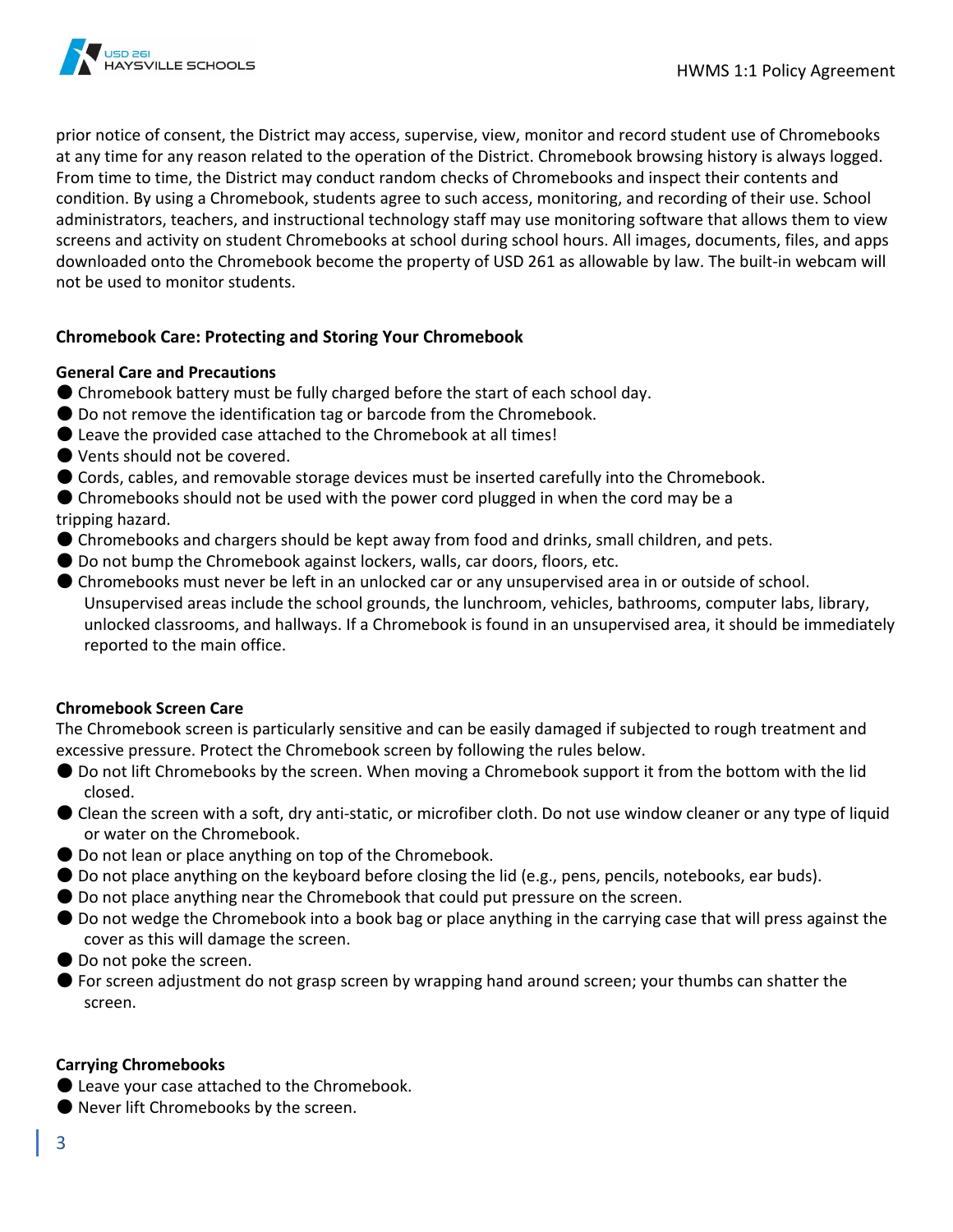

- Never carry Chromebooks with the screen open.
- Do not transport Chromebook with the power cord inserted.

#### **Storing Your Chromebook**

- Chromebooks should never be left in vehicles or a location that is not temperature controlled.
- Chromebooks should always be stored safely, especially during extra-curricular events.
- Chromebooks should never be shoved into a locker, placed on the bottom of a pile or wedged into a book bag as this may break the screen.
- Never store your Chromebook in your carry case or backpack with the power cord inserted.

#### **USD 261 Labels**

- All Chromebooks will be identified as USD 261 property.
- District labels may not be covered, modified or otherwise tampered with in any way.
- Students may be charged up to the full replacement cost of a Chromebook for tampering with labels.

#### **Damages, Repairs and Warranties**

All Chromebook problems must be reported to the media center staff. The district will repair or replace damaged equipment resulting from normal use. Students will be asked to complete a work order.

#### **Repairs for damage**

Students are responsible for any of their actions that void the warranty (i.e. take the Chromebook apart; remove its parts, self-repair, etc.). Students will be held responsible for the full cost of any parts replaced and associated labor costs due to such actions up to and including the cost of total replacement of the Chromebook.

#### **Repair costs for damage and loss**

- The district will charge for the entire repair or replacement cost of the Chromebook and/or power adapters or protective cases if damage or loss occurs due to the student's, parent's/guardian's, or other third party's intentional acts or as the result of their negligence in handling the device. See current fee schedule.
- Students are responsible for any losses or damages resulting from attempts to harm or destroy data of another person as outlined in the Acceptable Use Policy.
- In case of theft, vandalism or other criminal acts, whether at school or off campus, a police report MUST be filed with the local police department and a copy submitted to district technology director at 1745 West Grand Ave., Haysville, Kansas 67060.
- Replacement of a Chromebook at no cost to the student is at the discretion of school administration.
- Current Fee Schedule:
	- o

## **Using Your Chromebook**

#### **Managing and Saving Your Digital Work**

- The majority of student work will be stored in Internet/cloud-based applications and can be accessed from any computer with an Internet connection and most mobile Internet devices.
- Files that are stored on the Chromebook's local hard drive are not backed up to the G-Suite.
- Students should remember to save frequently when working on digital media.
- The district is not responsible for the loss of any student work.
- Students are encouraged to maintain backups of their important work.
- Students are expected to save/back up their classroom work to their Google Drive. Students should save ALL assigned classroom work to their Google Drive.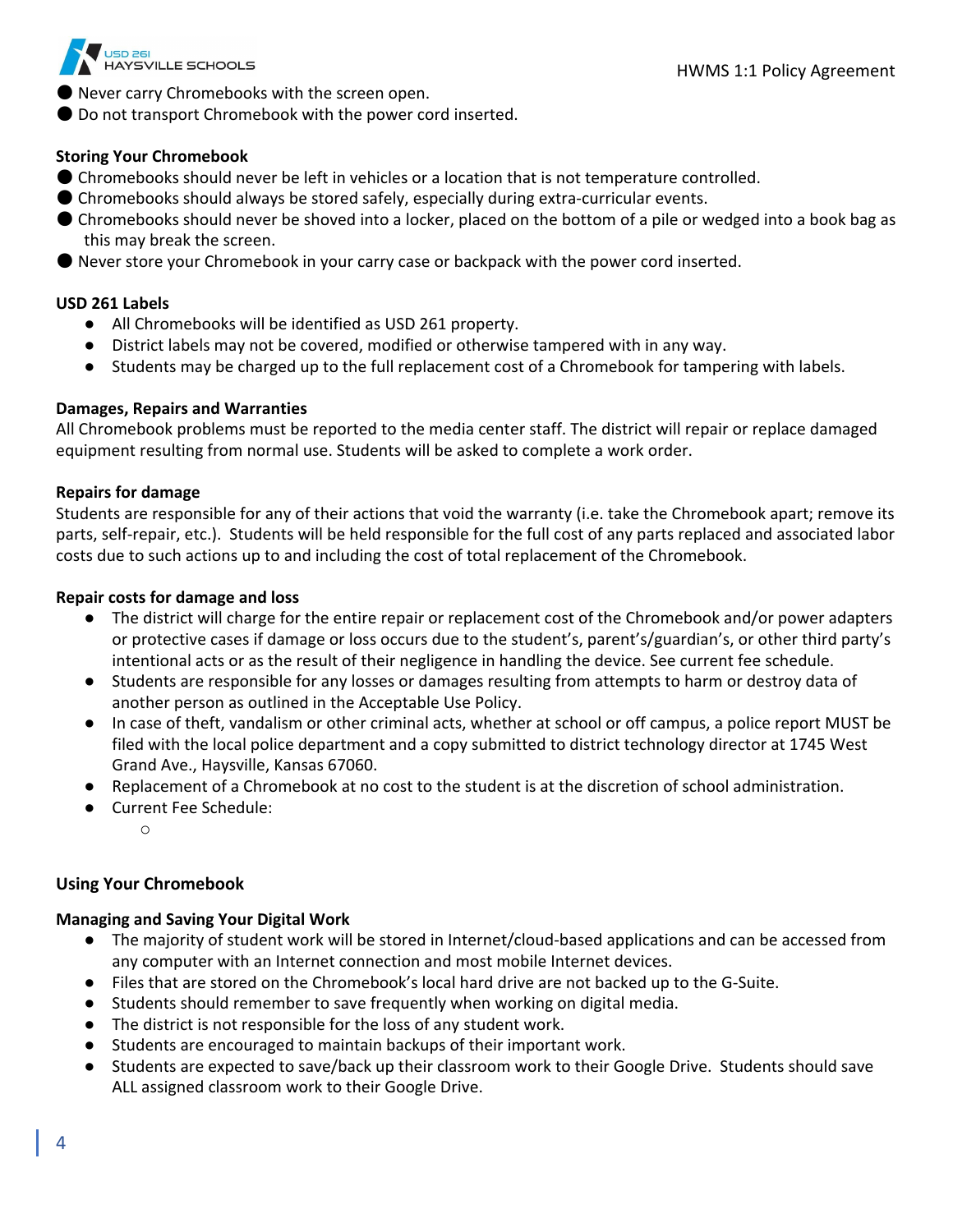

Students will not have access to printing systems at school from their Chromebooks. All classroom work will be accepted electronically as stated above.

#### **Privacy of Content Backed Up to Cloud Storage**

Content students backup to cloud based storage cannot be guaranteed the same privacy as paper assignments that

students turn in to teachers. Such content is subject to the policies of Google and/or Microsoft, which may not meet guidelines of Protection of Pupil Rights Amendment (PPRA), Family Educational Rights and Privacy Act (FERPA) and Children's Online Privacy Protection Act (COPPA). By signing the Chromebook use agreement, parents are waiving their rights to the above guidelines for material that is backed up to the cloud.

#### **Rights and Responsibilities**

Use of district technology is a privilege and not a right. Actions performed on any district-owned computer, network or electronic communication device may be monitored by school authorities. Inappropriate use of district technology will result in the associated disciplinary action as identified in the student handbook, 1:1 Deployment Handbook, district administrative procedures and Board policies.

#### **Student Rights/Responsibilities**

- The student will treat the Chromebook with care.
- The student will always maintain possession of the Chromebook.
- The student will only use pre-approved applications and resources.
- The student will not install peer-to-peer file sharing programs.
- The student will not remove programs or files from the Chromebook.
- The student will follow all board policies and administrative procedures when using the Chromebook both at and away from school.
- The student will use discretion when giving personal information when using the Internet. (College applications, FAFSA, creating teacher approved academic content)
- The student will not attempt to repair the Chromebook.
- The student will report damage or needed repairs immediately.
- The student will recharge the Chromebook each night.
- The student will bring the Chromebook to school every day.
- The student understands that all Chromebook use with the given login credentials will be monitored.
- The student will submit to a Chromebook audit when requested.

#### **Parent Rights/Responsibilities**

- The parent/guardian will support the Chromebook policy at home.
- The parent/guardian will not attempt to repair the Chromebook.
- The parent/guardian will not load or delete any software from the Chromebook.
- The parent/guardian understands that all Chromebook use with the given login credentials will be monitored.
- The parent/guardian has the right to contact the school at any time should questions arise.

#### **Digital Citizenship**

Students will complete digital citizenship education as a part of the 1:1 Chromebook curriculum.

## **Student Conduct**

While working in a digital and collaborative environment, students should always conduct themselves as good digital citizens by adhering to the following: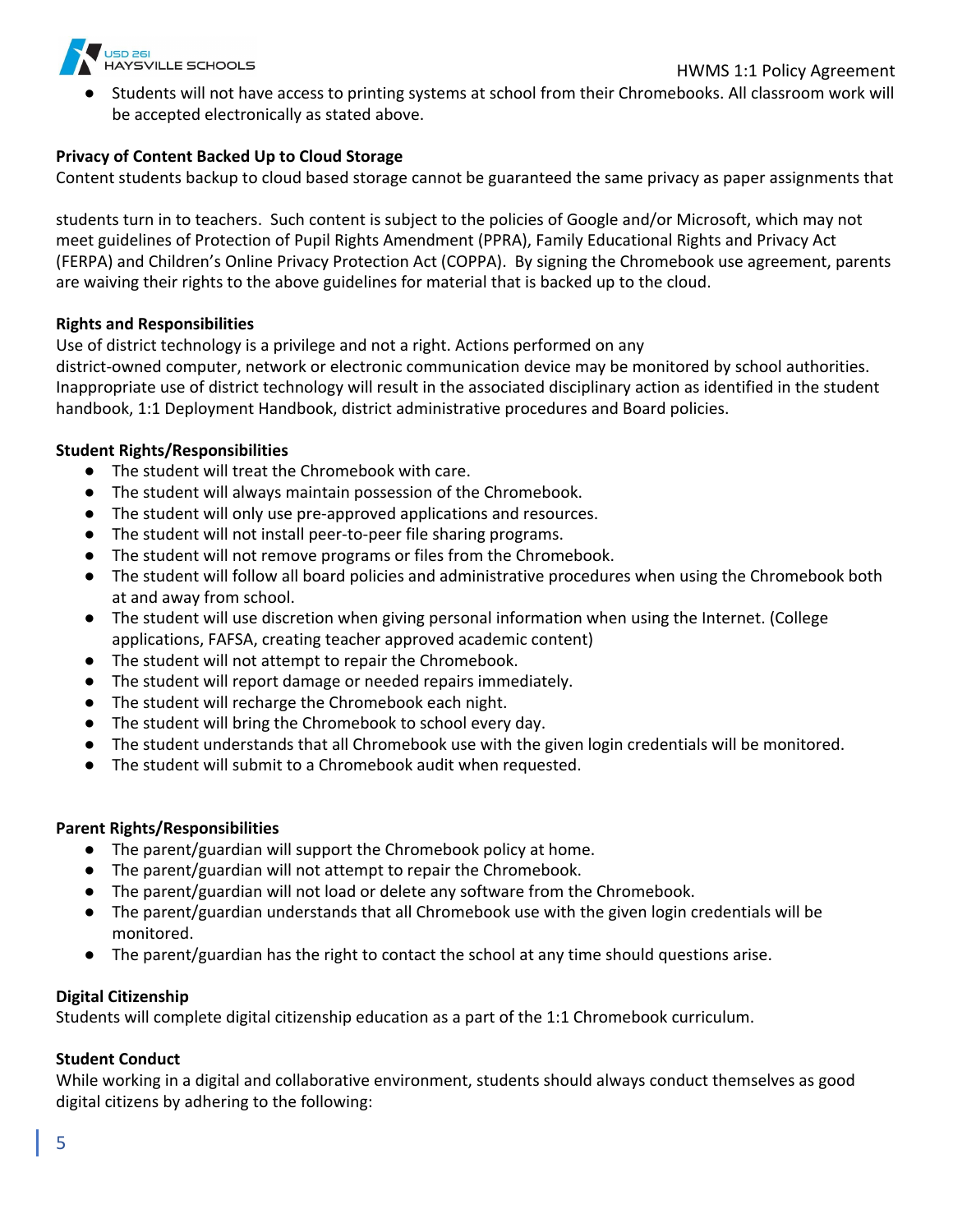

- **Respect Yourself:** I will show respect for myself through my actions. I will select online names that are appropriate. I will use caution with the information, images, and other media that I post online. I will carefully consider what personal information about my life, experiences, or relationships I post. I will not be obscene. I will act with integrity.
- **Protect Yourself**: I will ensure that the information, images and materials I post online will not put me at risk. I will not publish my personal details, contact details or a schedule of my activities. I will report any attacks or inappropriate behavior directed at me while online. I will protect passwords, accounts and resources.
- **Respect Others**: I will show respect to others. I will not use electronic mediums to antagonize, bully, harass or stalk people. I will show respect for other people in my choice of websites. I will not visit sites that are degrading to others, pornographic, racist or inappropriate. I will not enter other people's private spaces or areas.
- **Protect Others**: I will protect others by reporting abuse and not forwarding inappropriate materials or communications. I will avoid unacceptable materials and conversations.
- **Respect Intellectual Property**: I will request permission to use copyrighted or otherwise protected materials. I will suitably cite all use of websites, books, media, etc. I will acknowledge all primary sources. I will validate information. I will use and abide by the fair use rules.

#### **Acceptable Use**

- The District's technology resources will be used for learning, teaching and administrative purposes consistent with the District's mission and goals. Areas associated with acceptable use include:
- Student Generated Work: All student work created on district equipment or posted to online courses is the property of the school district.
- Network Access: A student's assigned network access and use of district provided e-mail is to be used only for identified educational purposes, both at home and at school.
- Cyber bullying/Social Networking: The District, as part of its age appropriate internet safety curriculum, educates staff and students about appropriate online behavior, including rules of interaction with other individuals on social networking websites, cyber bullying awareness and response.
- Copyright: All users are expected to follow existing copyright laws, copies of which may be found in each school's media center and in Board of Education policy.
- User Security Responsibilities: Usernames and passwords should be protected from unauthorized use at all times and should not be posted where others can view it.
- Equipment Use: Students will not store files on hard drives or network drives unless directed to do so by a teacher or district staff person. Student issued devices will not be used to download files or material for personal use.

#### **Inappropriate Use Examples**

- Adding or deleting software or changing standardized district settings including but not limited to changing or modifying computer background images.
- Attempting to repair hardware.
- Inappropriate web browsing or games
- Leaving equipment unattended or exposed to extreme heat or cold.
- Using the system for any illegal purpose.
- Using the network for financial gain or political activity.
- Disabling or attempting to disable any internet filtering device.
- Encrypting communications to avoid security review.
- Borrowing someone's account information without their permission.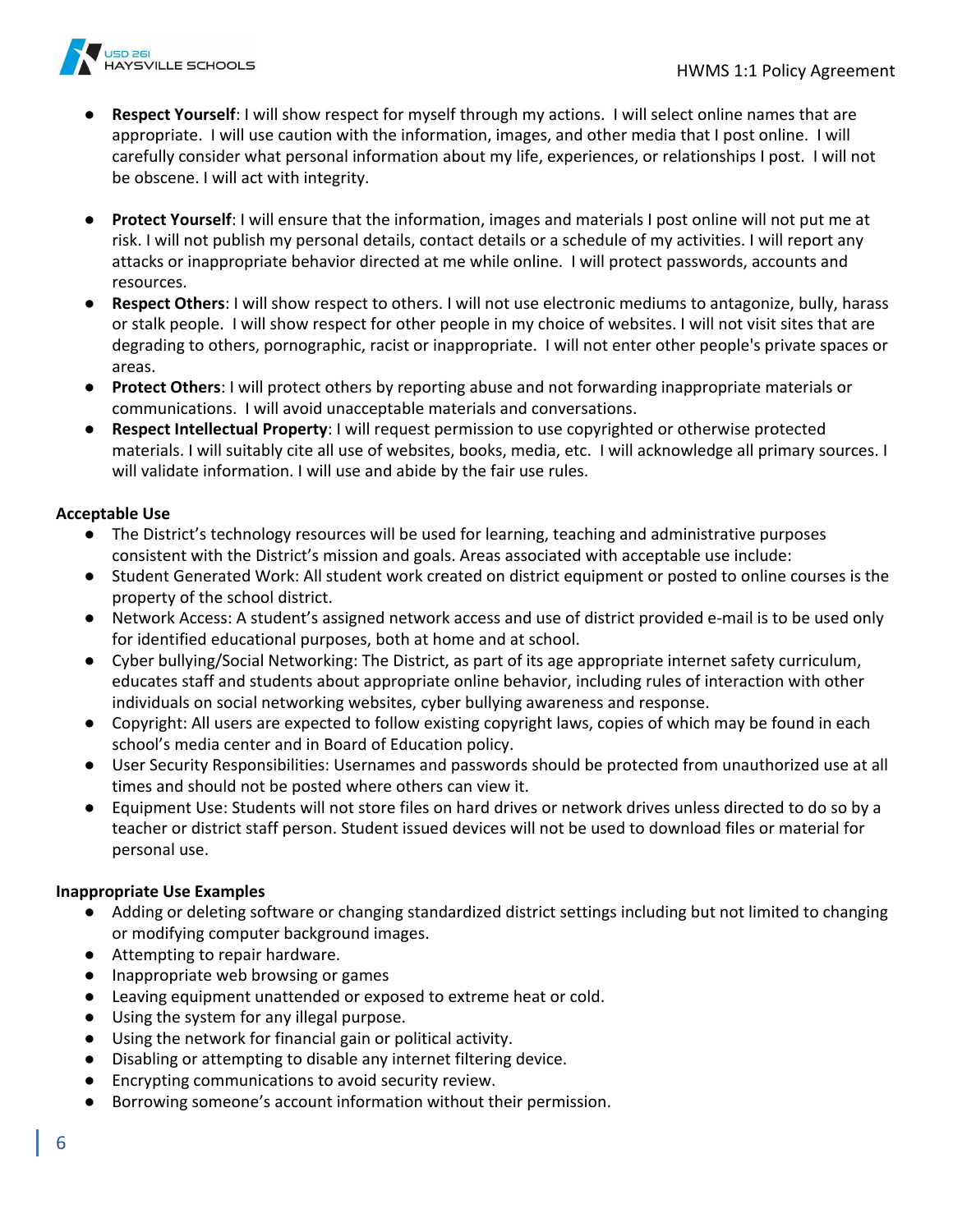

- Pretending to be someone else when sending or receiving messages.
- Posting personal information about yourself or others (such as address and phone numbers).
- Downloading or using copyrighted information without permission from the copyright holder or plagiarizing content accessible through the Internet or electronic media.
- Intentionally introducing a virus to the system.
- Cyber bullying posting messages or accessing materials that are abusive, obscene, sexually oriented, harassing, threatening, damaging to another's reputation or illegal.
- Responding to suggestive, obscene or threatening messages. Show such messages to an adult/teacher immediately.
- Gaining unauthorized access to restricted information or resources.
- Theft or abuse of school files (computer and electronic equipment).
- Unauthorized entry into a file to use, read or change the contents, or for any other purpose.
- Unauthorized transfer of a file.
- Unauthorized use of another individual's identification and/or password.
- Use of computing facilities or other communication devices to interfere with the work of another student, faculty member, or school office staff.
- Use of computing facilities or other communications equipment to send obscene or abusive messages.
- Use of computing facilities to interfere with normal operation of the school computing system.

#### **Consequences for Inappropriate Use May Include**

- Suspension of access to the system.
- Revocation of the computer system account or other disciplinary or legal action in accordance with Board of Education policies and applicable laws.
- Assessment of the cost of damages to hardware/software.
- Disciplinary action as assigned by school administration.
- Students who violate these rules or any other classroom rules relating to computer use are subject to disciplinary action up to and including expulsion from school.

#### **Q&A**

#### **Can I use my own mobile device instead of the school issued device?**

No. USD 261 has a robust content filtering capacity that helps to ensure that district owned devices are used for educational purposes. Devices that are not owned by the district are not able to be filtered to ensure they will not become a distraction in the classroom. In addition, software used by teachers in their classrooms cannot be pushed to non-school devices

#### **What if we do not have Wi-Fi at our home?**

The Wi-Fi on the Chromebooks will work at all school buildings in the district, so staying after school to do schoolwork is an option. Other options are the public library and many public retail locations which provide free Wi-Fi. If this is still an issue, please consult with your classroom teacher for a workable solution.

#### **What should I do with my Chromebook during after school activities?**

The Chromebook should be stored in a locked or supervised location during practices/after school activities.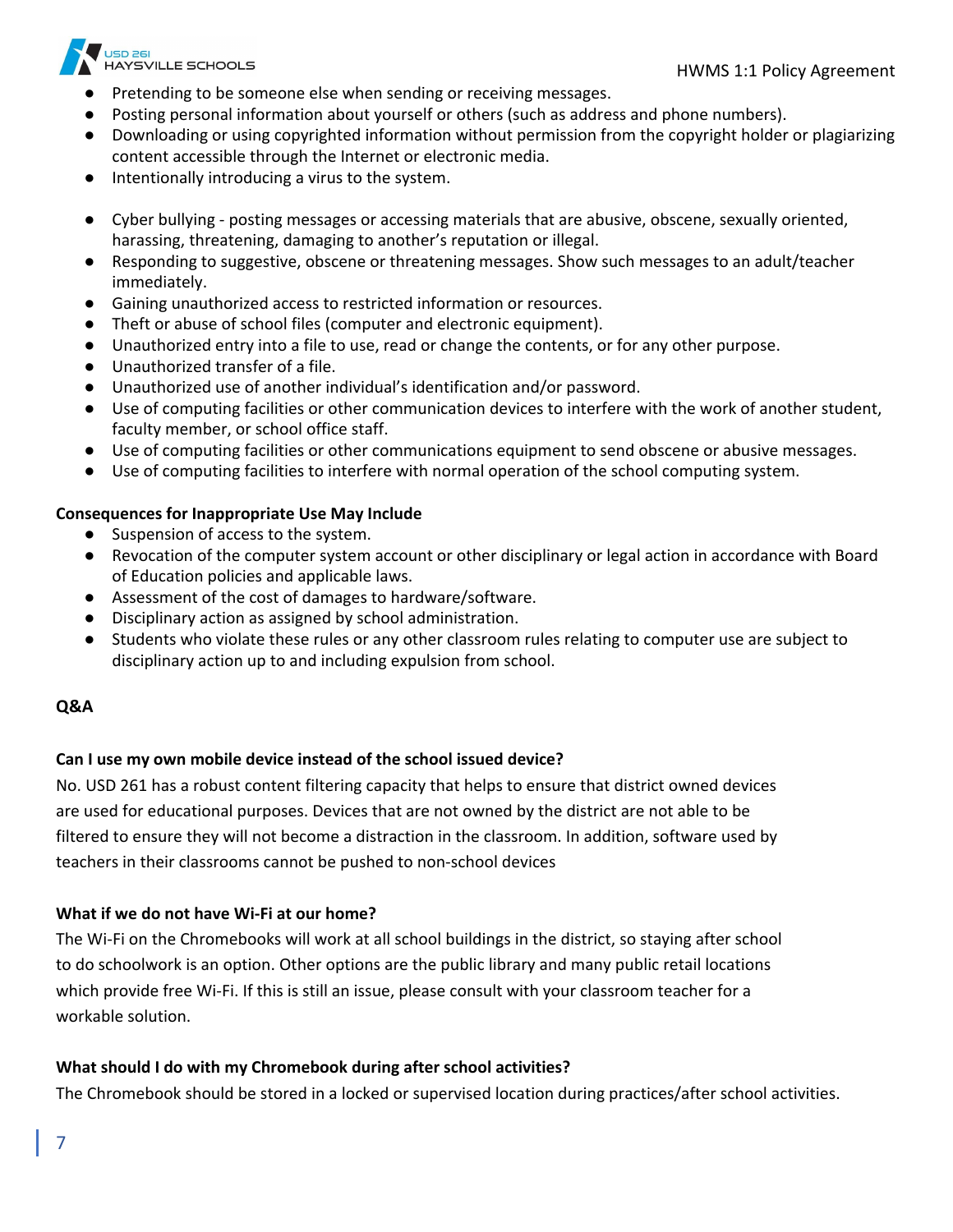

# **Can I lend my Chromebook to my friend/brother/sister/parent/etc.?**

No. Once you have been assigned a Chromebook, you are responsible for the care and safekeeping of the device. The device should be in your possession or in a locked location at all times.

# **USD 261 1:1 Haysville West Middle School** *Student and Parent/Guardian Chromebook Loan Agreement*

**Student Name** 

Printed

# **Student Agreement for Chromebook use:**

1. I will take care of my Chromebook.

2. I will never leave the Chromebook unattended.

3. I will never loan out my Chromebook to other individuals.

4. I will know where my Chromebook is at all times.

5. I will charge my Chromebook's battery for school each day.

6. I will keep food and beverages away from my Chromebook since they may cause damage to the device.

7. I will not disassemble or have disassembled any part of my Chromebook or attempt any repairs by myself or a third-party.

8. I will be responsible for all damage or loss caused by neglect or abuse.

9. I will use my Chromebook in ways that are appropriate, that meet Haysville Public Schools expectations, and that are educational.

10. I will not install or use any software or apps other than those owned or approved by the district and made available to me in accordance with this agreement.

11. I will not deface the serial number or Chromebook sticker on the Chromebook.

12. I will keep my Chromebook in the district provided case at all times.

13. I understand that my Chromebook is subject to inspection at any time without notice and remains the property of Haysville USD 261.

14. I will follow the policies outlined in the Chromebook Policy, Procedures, and Information Handbook and the Acceptable Use of Computer Networks/Computers and Resources Policy while at school, as well as outside the school day.

15. I understand that my use of the Chromebook is subject to all applicable District policies and regulations, as well as any applicable provisions of the Student Handbook.

16. I agree to return the District Chromebook and all accessories in good working condition.

17. I will be a proactive digital citizen when using my Chromebook.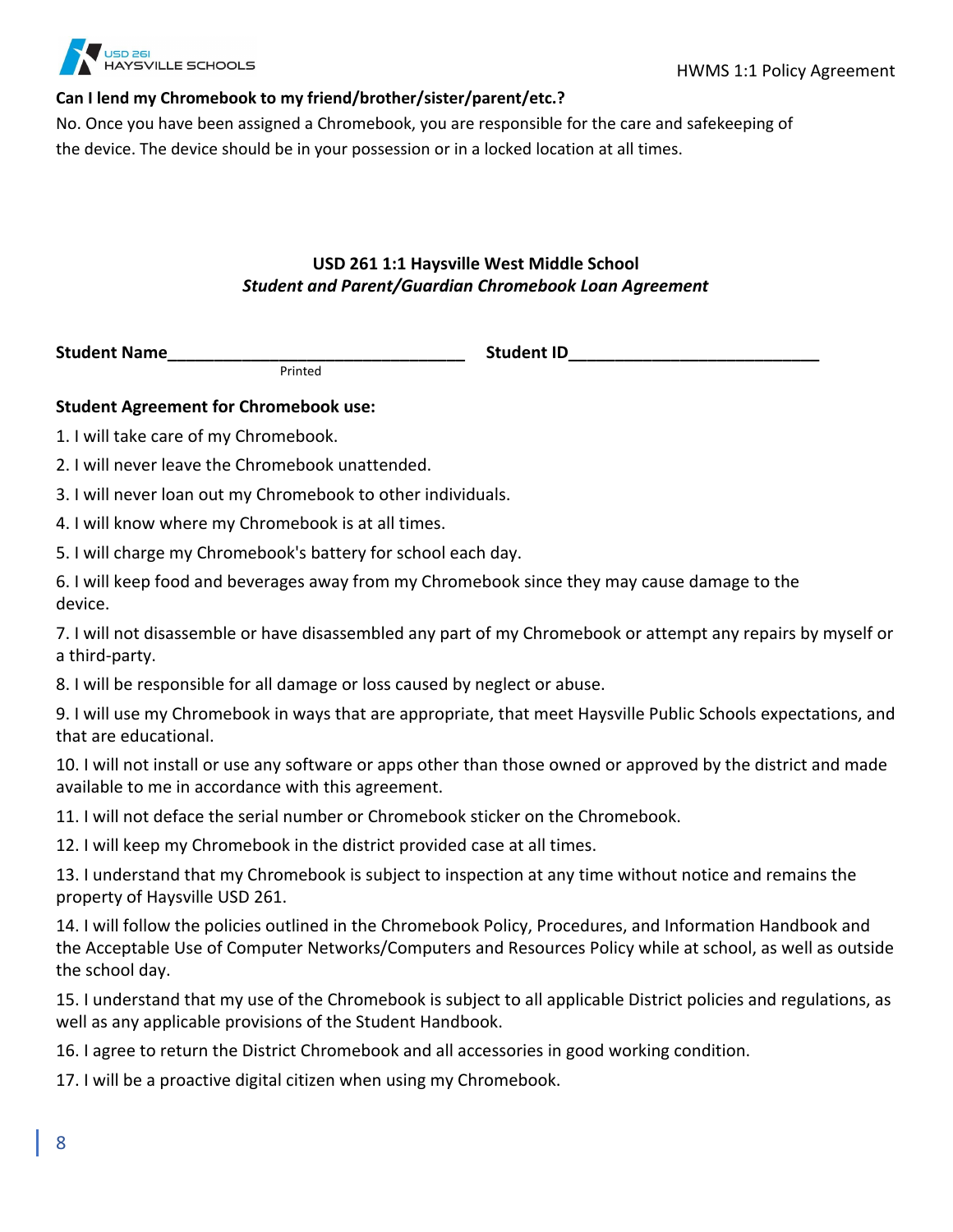

# **USD 261 1:1 Haysville West Middle School Student and Parent/Guardian Chromebook Use agreement**

1. We understand our responsibilities with respect to the care and maintenance of the Chromebook.

2. We understand that students will be allowed to take Chromebooks home in the evenings for school-related use and understand that students must have Chromebooks in school every day.

3. We understand that Haysville USD 261 reserves the right to conduct unannounced inspections of Chromebooks.

4. We understand that the use of Chromebooks will be governed by all terms and conditions of Haysville USD 261 policies and regulations, including but not limited to, the Acceptable Use and Computer Policy.

5. We understand that the Chromebook and accessories may need to be returned to the school upon administrative request. Students who graduate early, withdraw, or terminate enrollment in the Haysville School District for any other reason must return their Chromebook and accessories on the date of termination. Failure to timely return the property and the continued use of it for non-school purposes without the school's consent will be considered unlawful appropriation of school property.

6. We understand that any problems or damage must be reported to the school in accordance with school procedures and will be charged replacement cost for any intentional, negligent or repeated damage to, loss of, or failure to return the Chromebook and/or accessories.

7. We are aware that the electronic device may record or collect information on the activity/activities or the use of the device if the device is equipped with a camera, global positioning system, or any other feature capable of recording or collecting information on my activity or use of the device. Haysville USD 261 shall not use any of these capabilities in a manner that would violate the privacy rights of the student or any individual residing with the student.

8. Students who violate these rules or any other classroom rules relating to computer use are subject to disciplinary action up to and including expulsion from school.

*I have read and agree to the conditions listed above. I have also read the 1:1 Chromebook Policy Handbook and agree to abide by its terms and all other USD 261 Board of Education Policies and administrative regulations.*

| <b>Parent/Guardian Name</b> | <b>Signature</b> | Date |
|-----------------------------|------------------|------|
|-----------------------------|------------------|------|